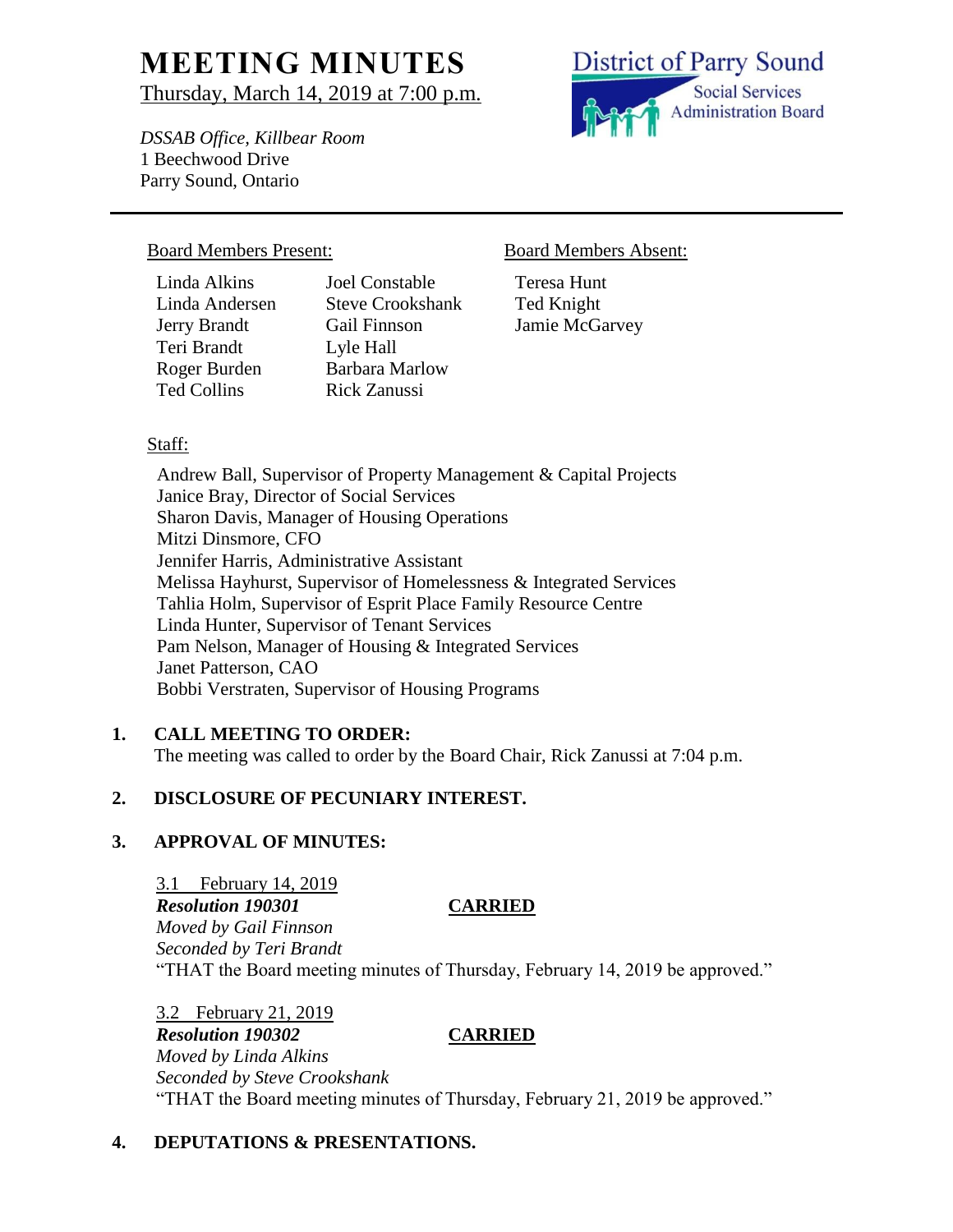# **5. REPORTS:**

5.1 Chair

Currently in the midst of finding a CAO replacement and hope to have some news at next month's meeting.

Board Member Ted Knight has been absent for three (3) consecutive meetings, therefore this item will be brought to the Board in April to discuss.

Made mention of the new Manager's and how wonderful it is to have them at the meeting tonight.

Discussed the quarterly report and commented on the risk-based intake our Ontario Works department developed.

# 5.2 Chief Administrative Officer

Quarterly report was presented and reviewed. This report is a collaboration of Managers and Supervisors.

The Provincial budget is scheduled to be released on April  $11<sup>th</sup>$ . Since this is the same day of our next Board meeting, we won't have our Provincial budget report ready for the April meeting.

Invites to the NOSDA AGM, taking place in Sault Ste. Marie from June  $5<sup>th</sup>$  to  $7<sup>th</sup>$ , should be coming out soon.

### 5.3 Chief Financial Officer

Financial statements will be made available after the 1<sup>st</sup> quarter.

# **6. OUTSTANDING ISSUES:**

6.1 Board Orientation – Corporate Services (February 21, 2019)

# **7. NEW BUSINESS:**

# 7.1 Child Care Operations Update

A written report was presented and reviewed.

There have been a number of parent concerns received by both staff and Board Member Linda Andersen. Janet reviewed the detailed report which provided background information on Ministry changes that resulted in the transfer of children aged  $4 \& 5$  into schools and out of child care centres. This change caused child care centres to shift their enrollment to those children under 4.

The Board may review our directly operated programs to determine if there is a desire to expand our own direct operations after June  $30<sup>th</sup>$  when our 5 year Child Care Service Plan is finished.

Correspondence will be distributed to parents which will outline the decision of this Board in regard to the discontinuation of the upcoming summer recreation program.

# 7.2 Board Orientation – Housing, VAW and Homelessness

Janice Bray, Sharon Davis and Pam Nelson reviewed a PowerPoint presentation of the Housing program. This presentation was included in the orientation binders.